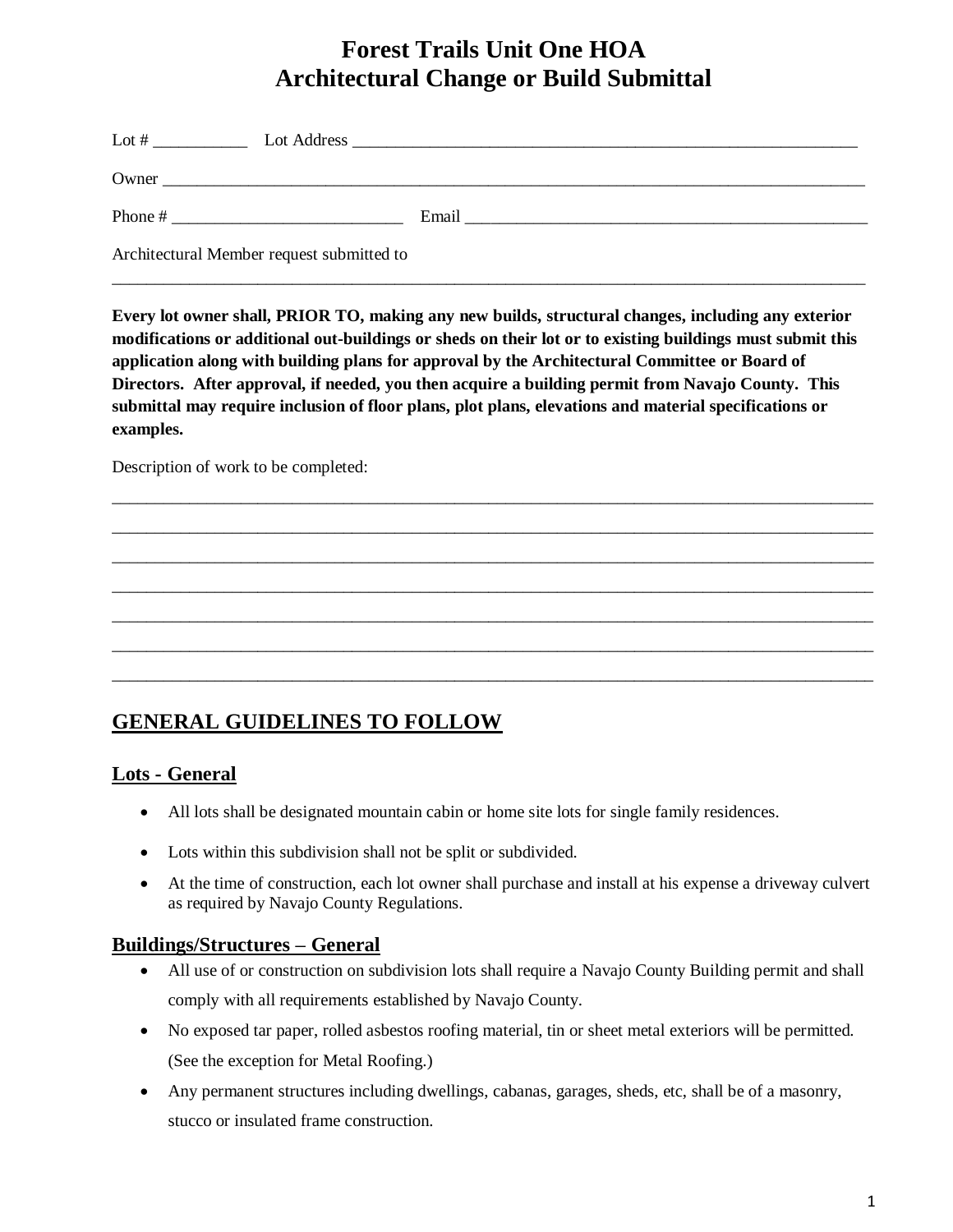- All buildings or structures erected on said lots shall be of new construction or fabrication and must conform to Navajo County Building Codes.
- No garage or auxiliary buildings shall be used for residential purposes.
- No building or structure shall be moved from another location onto said premises.

#### **Buildings/Structures – Location**

 No structure shall be erected on any lot within 35 feet of the front line of said lot, within 20 feet of either side line or rear lot line of said lot, or within 30 feet of any street side line. Provided however that the setback requirements herein provided may be amended or modified by the Board of Directors of the Association. Such modifications may be approved by the Board of Directors of the Association upon; written application by any owner as called for in the C.C.R.'s and when the Association is of the opinion that the setback requirement would work an undue hardship, or where a variation thereof would be in the best interest of the lot owners and subdivision as a whole. Where applicable, and with approval of adjoining home sites owners, said amendment or modification shall be subject to approval by the Navajo County Board of Supervisors if and as required by regulation.

| This section to be completed by homeowner with your setbacks, if applicable: |  |  |                                                    |  |
|------------------------------------------------------------------------------|--|--|----------------------------------------------------|--|
|                                                                              |  |  | Front (ft.) Back (ft.) Left (ft.) Right (ft.) ft.) |  |

 All accessory buildings (garage, storage building, etc.) shall not be constructed on a lot until construction of the principal residence has actually commenced.

#### **Home/Dwelling – General**

- All dwellings shall have water flush toilets and bathrooms.
- Toilets or sanitary conveniences shall be inside the buildings permitted hereunder, as per Navajo County Building Code.
- Only one detached single family dwelling shall be erected on each lot, having not less than 1,100 square feet of living area (with at least 900 square feet comprised of the main floor), exclusive of porches, terraces, garages or carports. A detached private garage shall not be considered in violation of these restrictions.

This section to be completed by homeowner or builder: ( \_\_\_\_\_\_\_\_\_\_\_\_\_\_ sq. ft.)

 All dwellings shall be set on permanent foundations (slab or stem wall) and shall be of new or approved materials.

#### **Construction**

 **No** modular home plans will be submitted to the Board of Directors or to the Architectural Committee for approval after 01/01/2000, as Modular homes, mobile homes and prefabricated homes were prohibited by vote of the majority membership effective 01/01/2000.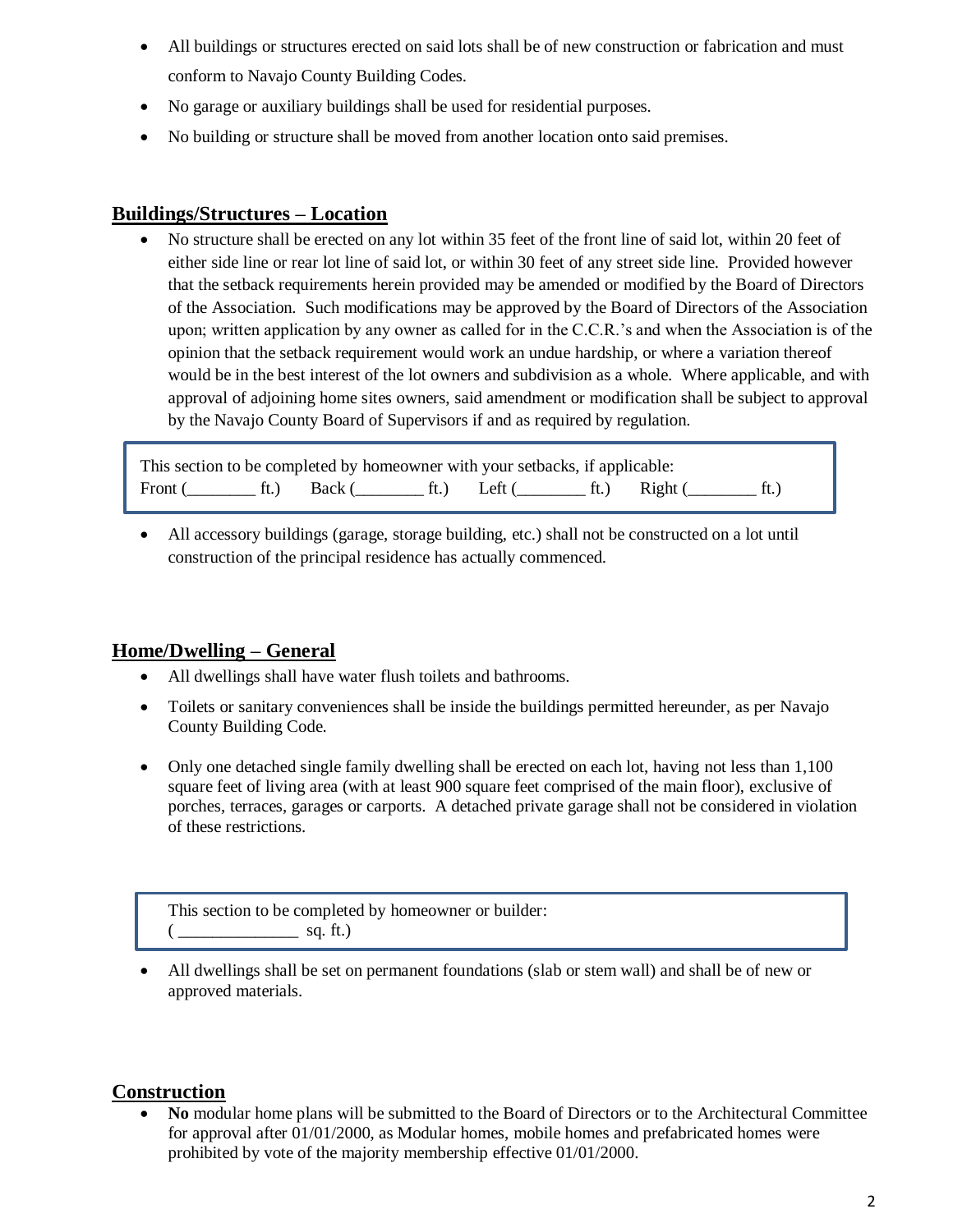- During construction of a residence, garage or other auxiliary building, a Porta John type sanitary facility **must** be brought onsite if no other facility is immediately available. Construction and other signage on the job site must not exceed twenty-four (24) inches by eighteen (18) inches in size. All signs must be removed upon the earlier of; enclosure of the exterior of the building or after six (6) months from the date construction commenced.
- No metal siding or roofing is allowed, except; metal **roofing** with a factory applied exterior finish will be permitted **ONLY** if approved by the Architectural Committee. Materials must be in keeping with the overall appearances of homes constructed within Forest Trails. Samplings of roofing materials may be required before approval.
- A suitable container of size and quality must be utilized onsite during construction to contain debris and discarded materials. Removal of this container is required upon completion of construction.

#### **Motor Homes/Travel Trailers**

- During the construction of a permanent residence on a residential lot, a motor home or travel trailer may be occupied and maintained on the premises. Such use will be permitted only if the motor home or travel trailer is equipped with an inside flush toilet and connected to an approved permanent waste disposal system.
- Each individual lot owner shall be required to obtain a use permit for temporary use of a motor home or trailer from the Navajo County Planning and Zoning Department and Navajo County Board of Adjustments as required.

## **Tanks**

- No elevated tanks of any kind shall be erected, placed, or permitted upon any said lots.
- Any tanks used in connection with any residence or other building constructed on said property, including tanks for the storage of gas, propane, water, and fuel oil, must be buried or walled in or kept screened by adequate planting or other material to conceal it from neighboring tracts, roads and streets.

## **Fences**

• No solid wall or fence over three (3) feet in height shall be erected or maintained on the front street line on any of the lots.

This section to be completed by homeowner or builder:

 $ft.)$ 

No side or rear fence constructed on said lots, shall be more than six (6) feet in height.

This section to be completed by homeowner or builder:

 $ft.)$ 

No wire or metal fences are allowed except chain link.